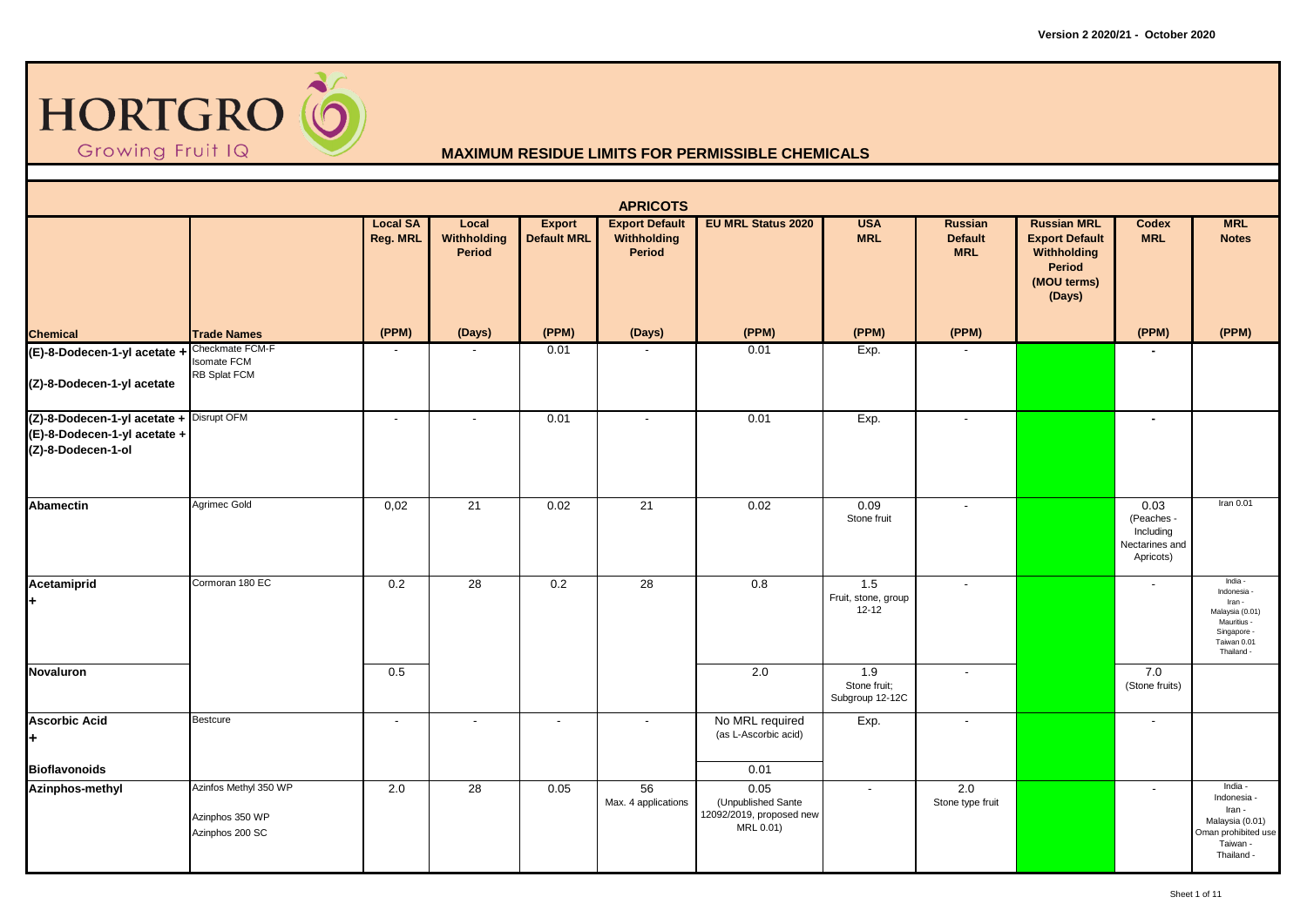

|                                                                                 |                                                                      |                             |                                  |                                     | <b>APRICOTS</b>                                |                                                                                                      |                                                    |                                                |                                                                                                             |                            |                                                                                                                |
|---------------------------------------------------------------------------------|----------------------------------------------------------------------|-----------------------------|----------------------------------|-------------------------------------|------------------------------------------------|------------------------------------------------------------------------------------------------------|----------------------------------------------------|------------------------------------------------|-------------------------------------------------------------------------------------------------------------|----------------------------|----------------------------------------------------------------------------------------------------------------|
|                                                                                 |                                                                      | <b>Local SA</b><br>Reg. MRL | Local<br>Withholding<br>Period   | <b>Export</b><br><b>Default MRL</b> | <b>Export Default</b><br>Withholding<br>Period | <b>EU MRL Status 2020</b>                                                                            | <b>USA</b><br><b>MRL</b>                           | <b>Russian</b><br><b>Default</b><br><b>MRL</b> | <b>Russian MRL</b><br><b>Export Default</b><br><b>Withholding</b><br><b>Period</b><br>(MOU terms)<br>(Days) | <b>Codex</b><br><b>MRL</b> | <b>MRL</b><br><b>Notes</b>                                                                                     |
| <b>Chemical</b>                                                                 | <b>Trade Names</b>                                                   | (PPM)                       | (Days)                           | (PPM)                               | (Days)                                         | (PPM)                                                                                                | (PPM)                                              | (PPM)                                          |                                                                                                             | (PPM)                      | (PPM)                                                                                                          |
| <b>Azoxystrobin</b>                                                             | Ortiva<br>Obstructo 250 SC                                           | 2.0                         | $\overline{1}$                   | 2.0                                 | $\mathbf{1}$                                   | 2.0                                                                                                  | 2.0<br>Stone fruit                                 | 2.0<br>Stone type fruit                        |                                                                                                             | 2.0<br>(Stone fruits)      | Taiwan 1.0                                                                                                     |
| <b>Bacillus Thuringiensis</b>                                                   | DiPel DF                                                             | $\sim$                      | $\sim$                           | $\sim$                              | $\sim$                                         | 0.01                                                                                                 | Exp.                                               | RNR (Exp.)                                     |                                                                                                             | $\overline{\phantom{a}}$   |                                                                                                                |
| Beauveria bassiana                                                              | Broadband<br>Eco-Bb                                                  | $\sim$                      | $\sim$                           | $\sim$                              | $\overline{\phantom{a}}$                       | 0.01                                                                                                 | Exp.                                               | RNR (Exp.)                                     |                                                                                                             | $\overline{\phantom{a}}$   |                                                                                                                |
| Benomyl                                                                         | Benomyl 500 WP<br>Benomyl<br>Farmag Benomyl 500 WP                   | 3.0                         | Do not use after<br>flowering    | 0.2                                 | Do not use after<br>flowering                  | 0.2                                                                                                  | $\sim$                                             | 0.075<br>Stonefruit                            | Not after flowering                                                                                         | 2.0<br>(as<br>Carbendazim) | Oman prohibited use<br>Taiwan 0.01                                                                             |
| <b>Bollworm</b><br>Nucleopolyhedrovirus                                         | <b>Bolldex</b><br>Graboll<br>Helicovir                               | $\sim$                      | $\mathbf 0$                      |                                     | $\mathbf 0$                                    | No MRL required                                                                                      | Exp.                                               | $\blacksquare$                                 |                                                                                                             |                            |                                                                                                                |
| <b>Botanical extracts (Garlic</b><br>extract; Canola oil)                       | Kannar Kangar 931                                                    | Exp.                        | $\mathbf 0$                      | 0.01                                | $\mathbf 0$                                    | Garlic extract - No MRL<br>required (Annex IV)<br>Canola oil - No MRL<br>required                    | $\sim$                                             | $\sim$                                         |                                                                                                             | $\blacksquare$             |                                                                                                                |
| <b>Botanical extracts</b><br>(Natural pyrethrin; Garlic extract;<br>Canola oil) | Kannar KangroShield 100<br>Kannar Pygar 932                          | 0.05                        | $\overline{2}$<br>$\overline{1}$ | 0.01                                | $\overline{2}$<br>$\blacktriangleleft$         | Pyrethrin 1.0<br>Garlic extract - [No MRL<br>required (Annex IV)]<br>Canola oil - No MRL<br>required | Pyrethrin Exp.<br>Garlic extract -<br>Canola oil - | $\overline{\phantom{a}}$                       |                                                                                                             |                            |                                                                                                                |
| <b>Botanical extracts</b><br>(Natural pyrethrin)                                | Xterminator                                                          | 1.0                         | $\mathbf 0$                      | 1.0                                 | $\mathbf 0$                                    | 1.0                                                                                                  | Exp.                                               | $\overline{\phantom{a}}$                       |                                                                                                             |                            | Canada 0.1<br>Hong Kong -<br>Indonesia -<br>Iran -<br>Malaysia 0.01<br>Mauritius -<br>Taiwan 0.3<br>Thailand - |
| Cadusafos                                                                       | Rugby 10 ME<br>Rugby 10 G<br>Rugby<br>Soccer 100 EW<br>Hockey 100 EW | $\leq 0.01$                 | $\mathbf 0$                      | $≤0.01$                             | $\mathbf 0$                                    | 0.01                                                                                                 | $\blacksquare$                                     | $\blacksquare$                                 |                                                                                                             |                            | Oman restricted use                                                                                            |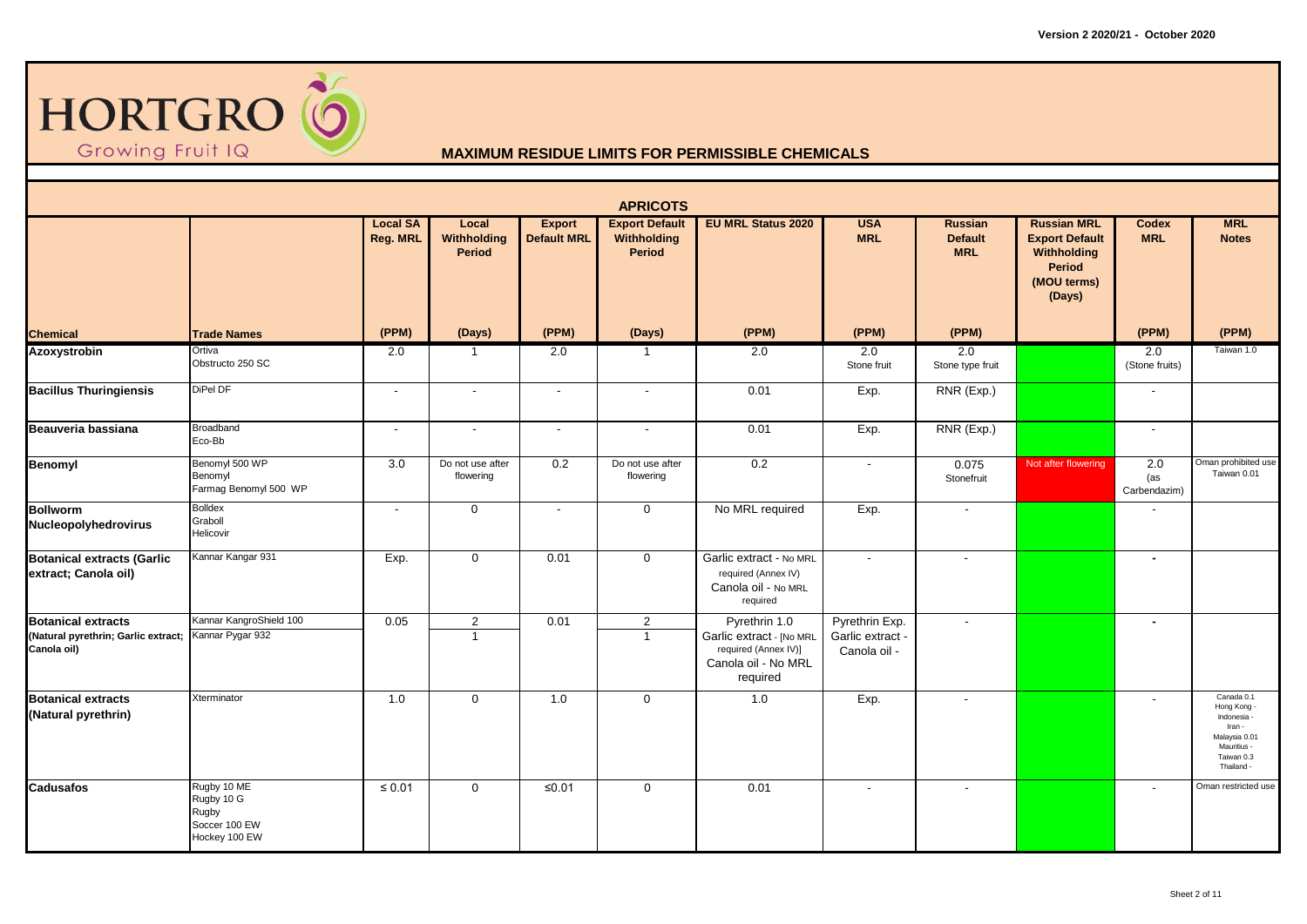

|                                                                                                                 |                                                                                                                                                                                |                                    |                                   |                                     | <b>APRICOTS</b>                                       |                           |                          |                                                |                                                                                                      |                            |                                                                                                      |
|-----------------------------------------------------------------------------------------------------------------|--------------------------------------------------------------------------------------------------------------------------------------------------------------------------------|------------------------------------|-----------------------------------|-------------------------------------|-------------------------------------------------------|---------------------------|--------------------------|------------------------------------------------|------------------------------------------------------------------------------------------------------|----------------------------|------------------------------------------------------------------------------------------------------|
|                                                                                                                 |                                                                                                                                                                                | <b>Local SA</b><br><b>Reg. MRL</b> | Local<br>Withholding<br>Period    | <b>Export</b><br><b>Default MRL</b> | <b>Export Default</b><br>Withholding<br><b>Period</b> | <b>EU MRL Status 2020</b> | <b>USA</b><br><b>MRL</b> | <b>Russian</b><br><b>Default</b><br><b>MRL</b> | <b>Russian MRL</b><br><b>Export Default</b><br>Withholding<br><b>Period</b><br>(MOU terms)<br>(Days) | <b>Codex</b><br><b>MRL</b> | <b>MRL</b><br><b>Notes</b>                                                                           |
| <b>Chemical</b>                                                                                                 | <b>Trade Names</b>                                                                                                                                                             | (PPM)                              | (Days)                            | (PPM)                               | (Days)                                                | (PPM)                     | (PPM)                    | (PPM)                                          |                                                                                                      | (PPM)                      | (PPM)                                                                                                |
| Captab/Captan                                                                                                   | Captab WP<br>Thor 500 WP                                                                                                                                                       | 15.0                               | 14                                | 6.0                                 | 35                                                    | 6.0                       | 10.0                     | 25.0<br>Stone type fruit                       |                                                                                                      |                            | Indonesia -<br>Malaysia (0.01)<br>Oman prohibited use<br>Canada 5.0<br>Switzerland 4.0<br>Thailand - |
| Chlorantraniliprole<br>H.                                                                                       | Ampligo                                                                                                                                                                        | 1.0                                | 14                                | 1.0                                 | Contact relevant<br>Ag-Chem<br>Company to             | 1.0                       | 2.5<br>Stone fruit       | 1.0<br>Stone fruit                             | Contact relevant Ag-<br>Chem Company to<br>confirm                                                   | 1.0<br>(Stone fruit)       |                                                                                                      |
| Lambda-cyhalothrin                                                                                              |                                                                                                                                                                                | 0.5                                |                                   | 0.15                                | confirm                                               | 0.15                      | 0.5<br>Stone fruit       | $0.03*$<br>Stonefruit                          |                                                                                                      | 0.5                        | Oman restricted use<br>Taiwan -                                                                      |
| Chlorpyrifos<br>Note:<br><b>EU</b> authorisation<br>amendment/ possible<br>related MRL implications<br>pending. | Lirifos 480 EC<br>Dursban 480 EC<br>Chlorban EC<br>Pyrinex 250 CS<br>Pyrinex 480 EC<br>Klub M5 Chlorpyrifos<br>Chlorifos<br>Chlorpyrifos 480 EC<br>Dursban 750 WG              | 0.05                               | Dormant<br>application only<br>30 | 0.01                                | Dormant<br>application only                           | 0.01                      | $\overline{a}$           | 0.5<br>Fruits (stone type)                     |                                                                                                      | $\overline{\phantom{a}}$   | Oman restricted use                                                                                  |
| <b>Codling moth and Oriental</b><br>fruit moth granulosis virus                                                 | Madex Twin<br>Madex Dual<br>GraTham                                                                                                                                            | $\overline{\phantom{a}}$           | $\overline{\phantom{a}}$          | $\overline{\phantom{a}}$            |                                                       | $\overline{\phantom{a}}$  | $\overline{\phantom{a}}$ |                                                |                                                                                                      | $\overline{\phantom{a}}$   |                                                                                                      |
| Copper (Cu) Oxychloride<br>and other Cu salts                                                                   | Copper Oxychloride 850 WP<br><b>Cuprofix Disperss</b><br>Coprox WP<br>Coprox Super<br>Copro Flow S<br>Demildex<br>Farmag Copper Oxychloride<br>Farmag Cu Super<br>Copflo Super | 20.0                               | 14                                | 5.0                                 | Not later than bud<br>swell                           | $5.0\,$                   | Exp.                     | 5.0<br>Stonefruit                              |                                                                                                      | $\sim$                     | Hong Kong -<br>Indonesia -<br>Taiwan Exp.<br>Thailand -<br>Sheet 3 of 11                             |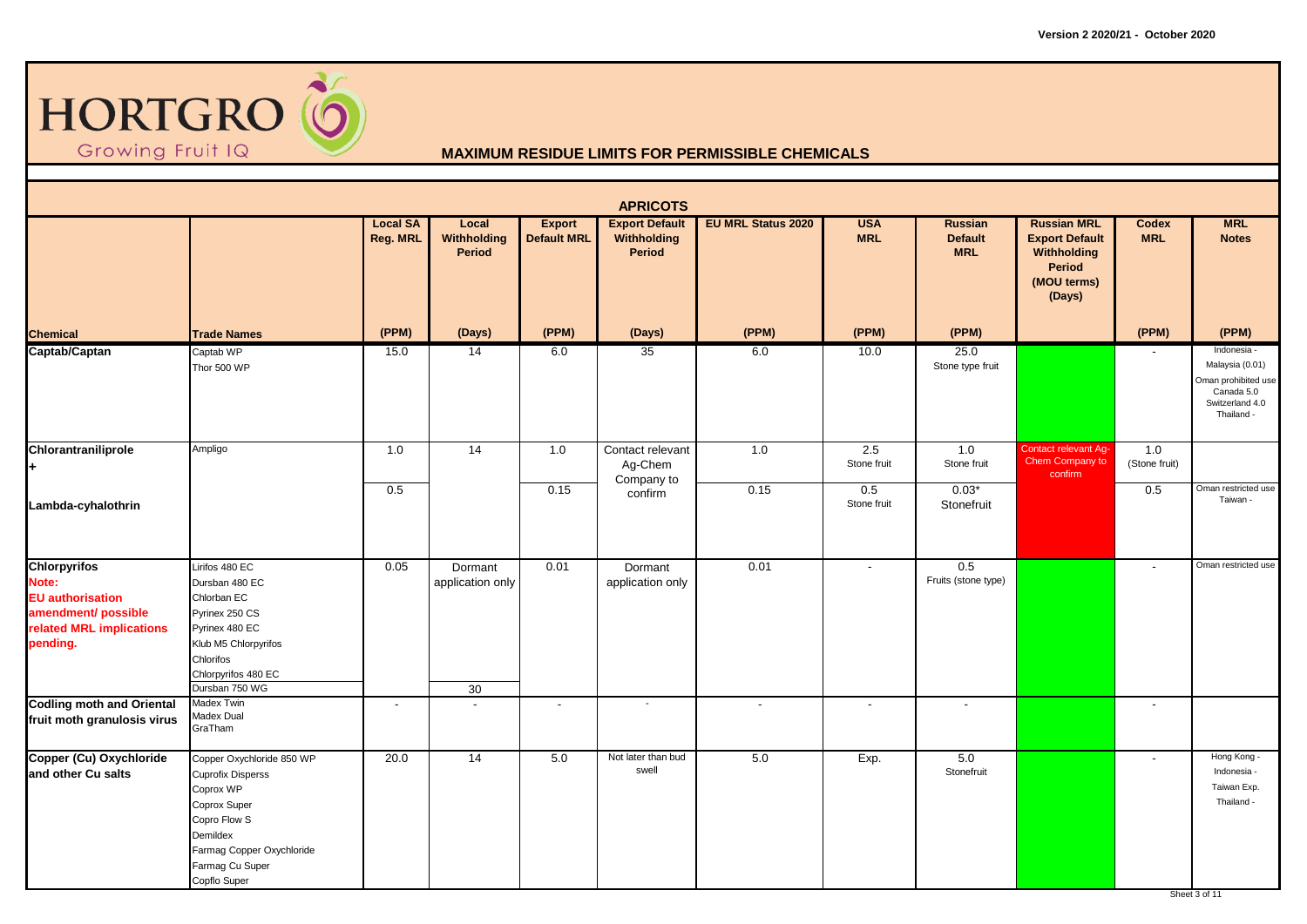

|                                               |                                                                                      |                                    |                                                      |                                     | <b>APRICOTS</b>                                      |                           |                          |                                         |                                                                                               |                          |                                                                                                                                                                  |
|-----------------------------------------------|--------------------------------------------------------------------------------------|------------------------------------|------------------------------------------------------|-------------------------------------|------------------------------------------------------|---------------------------|--------------------------|-----------------------------------------|-----------------------------------------------------------------------------------------------|--------------------------|------------------------------------------------------------------------------------------------------------------------------------------------------------------|
|                                               |                                                                                      | <b>Local SA</b><br><b>Reg. MRL</b> | Local<br>Withholding<br>Period                       | <b>Export</b><br><b>Default MRL</b> | <b>Export Default</b><br>Withholding<br>Period       | <b>EU MRL Status 2020</b> | <b>USA</b><br><b>MRL</b> | Russian<br><b>Default</b><br><b>MRL</b> | <b>Russian MRL</b><br><b>Export Default</b><br>Withholding<br>Period<br>(MOU terms)<br>(Days) | Codex<br><b>MRL</b>      | <b>MRL</b><br><b>Notes</b>                                                                                                                                       |
| <b>Chemical</b>                               | <b>Trade Names</b>                                                                   | (PPM)                              | (Days)                                               | (PPM)                               | (Days)                                               | (PPM)                     | (PPM)                    | (PPM)                                   |                                                                                               | (PPM)                    | (PPM)                                                                                                                                                            |
| Cyanamide                                     | Dormex<br>Deurbraak<br>Bloomer<br>Dorcy<br>Cymex<br>Cyan<br>Alert 520 SL<br>Liberate | 0.05                               | Dormant<br>application only                          | 0.01                                | Dormant application<br>only                          | 0.01                      | $\overline{\phantom{a}}$ |                                         |                                                                                               | $\sim$                   | Oman Prohibited use                                                                                                                                              |
| Cyprodinil                                    | Chorus                                                                               | 0.5                                | Contact relevant<br>Ag-Chem<br>Company to<br>confirm | 0.5                                 | Contact relevant<br>Ag-Chem<br>Company to<br>confirm | 2.0                       | 2.0<br>Stone fruit       | 2.0<br>Stone fruit                      |                                                                                               | 2.0<br>(Stone fruits)    |                                                                                                                                                                  |
| <b>Dichlorvos</b>                             | Devipan 100 EC                                                                       | 0.1                                | $\overline{7}$                                       | 0.01                                | 14                                                   | 0.01                      | $\overline{\phantom{a}}$ | 0.05<br>Stonefruit                      |                                                                                               | $\sim$                   | Oman prohibited use                                                                                                                                              |
| Didecyldimethylammonium<br>chloride           | Sporekill                                                                            | 0.1                                | 82<br>Do not apply after<br>first fruit set          | 0.1                                 | 82<br>Do not apply after<br>first fruit set          | 0.1                       | $\overline{\phantom{a}}$ |                                         |                                                                                               | $\overline{\phantom{a}}$ | Hong Kong -<br>India -<br>Indonesia -<br>Iran -<br>Malaysia (0.01)<br>Mauritius -<br>Saudi Arabia<br>Singapore -<br>Taiwan -<br>Thailand -                       |
| <b>False Codling moth</b><br>granulosis virus | Cryptex                                                                              | $\sim$                             | $\blacksquare$                                       | $\sim$                              | $\bullet$                                            | $\blacksquare$            | $\blacksquare$           | $\sim$                                  |                                                                                               | $\blacksquare$           |                                                                                                                                                                  |
| Fenazaquin                                    | Vanity 200 SC<br>Superior 200 SC                                                     | 0.5                                | 42                                                   | 0.3                                 | Contact relevant<br>Agchem company<br>to confirm     | $\overline{0.3}$          | 2.0<br>Stone fruit       | $\sim$                                  |                                                                                               | $\sim$                   | Canada (0.1)<br>Hong Kong -<br>India -<br>Indonesia -<br>Iran -<br>Malaysia (0.01)<br>Mauritius -<br>Singapore -<br>Switzerland 0.2<br>Taiwan 0.01<br>Thailand - |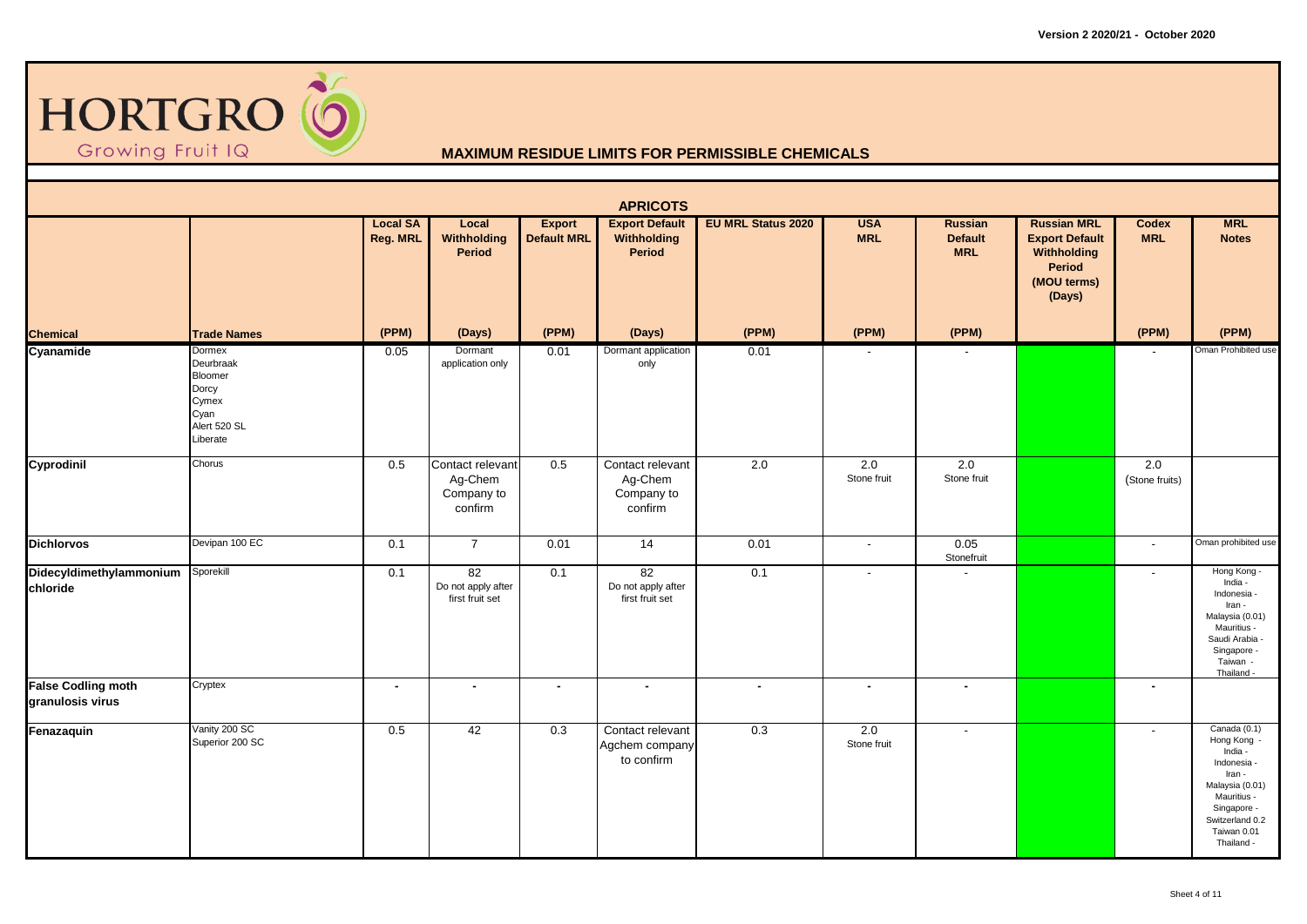

|                   |                                                                                    |                                    |                                |                                     | <b>APRICOTS</b>                                                                                        |                                                                                                    |                          |                                                      |                                                                                                      |                            |                                                                                                                                                                                                       |
|-------------------|------------------------------------------------------------------------------------|------------------------------------|--------------------------------|-------------------------------------|--------------------------------------------------------------------------------------------------------|----------------------------------------------------------------------------------------------------|--------------------------|------------------------------------------------------|------------------------------------------------------------------------------------------------------|----------------------------|-------------------------------------------------------------------------------------------------------------------------------------------------------------------------------------------------------|
|                   |                                                                                    | <b>Local SA</b><br><b>Reg. MRL</b> | Local<br>Withholding<br>Period | <b>Export</b><br><b>Default MRL</b> | <b>Export Default</b><br>Withholding<br>Period                                                         | <b>EU MRL Status 2020</b>                                                                          | <b>USA</b><br><b>MRL</b> | <b>Russian</b><br><b>Default</b><br><b>MRL</b>       | <b>Russian MRL</b><br><b>Export Default</b><br>Withholding<br><b>Period</b><br>(MOU terms)<br>(Days) | <b>Codex</b><br><b>MRL</b> | <b>MRL</b><br><b>Notes</b>                                                                                                                                                                            |
| <b>Chemical</b>   | <b>Trade Names</b>                                                                 | (PPM)                              | (Days)                         | (PPM)                               | (Days)                                                                                                 | (PPM)                                                                                              | (PPM)                    | (PPM)                                                |                                                                                                      | (PPM)                      | (PPM)                                                                                                                                                                                                 |
| Fenbuconazole     | Indar 50 EW                                                                        | 1.0                                | $\overline{1}$                 | 0.6                                 | 5<br>Max. 4 applications                                                                               | 0.6                                                                                                | 1.0<br>Stone fruit       | 0.5<br>Apricots                                      | 10 <sup>°</sup><br>Max. 2 applications                                                               | 0.5                        | Canada 0.3<br>Hong Kong 0.5<br>[India 0.5]<br>[Indonesia 0.5]<br>[Iran 0.5]<br>[Malaysia 0.5]<br>[Mauritius 0.5]<br>[Oman 0.5]<br>Saudi Arabia 0.5<br>[Singapore 0.5]<br>Taiwan 0.5<br>[Thailand 0.5] |
| Fenpyroximate     | Lesson 50 EC                                                                       | 0.3                                | 21                             | 0.3                                 | 21<br>Contact relevant<br>Agchem company to<br>confirm                                                 | 0.3                                                                                                | 2.0<br>Stone fruit       | $\sim$                                               |                                                                                                      | 0.4<br>Stone fruit         | Hong Kong -<br>Taiwan 0.01                                                                                                                                                                            |
| Fludioxonil       | Scholar<br>Teacher 230 SC                                                          | 5.0                                | $\overline{1}$                 | 5.0                                 | $\mathbf{1}$                                                                                           | 5.0                                                                                                | $5.0\,$<br>Stone fruit   | 5.0<br>Stone type fruit                              |                                                                                                      | 5.0<br>Stone fruit         |                                                                                                                                                                                                       |
| Flupyradifurone   | Sivanto <sup>®</sup> Prime                                                         | 0.05                               | 35                             | 0.01                                | 35                                                                                                     | 0.01                                                                                               | 1.5                      | $\sim$                                               |                                                                                                      | 1.5                        |                                                                                                                                                                                                       |
| Furfural          | Crop Guard                                                                         | $\overline{\phantom{a}}$           | $\mathbf 0$                    | $≤0.01$                             | $\mathbf 0$                                                                                            | 1.0                                                                                                | $\overline{\phantom{a}}$ | $\overline{\phantom{a}}$                             |                                                                                                      | $\overline{\phantom{a}}$   |                                                                                                                                                                                                       |
| Gamma-cyhalothrin | Vantex 60 CS                                                                       | 0.5                                | $\overline{14}$                | 0.15                                | Contact relevant<br>Agchem company<br>to confirm                                                       | 0.15<br>Lambda-cyhalothrin<br>(includes gamma-<br>cyhalothrin) (sum of R,S<br>and S,R isomers) (F) | 0.5<br>Stone fruit       | 0.03<br>Fruits (stone type) as<br>lambda-cyhalothrin | <b>Contact relevant Ag-</b><br>Chem Company to<br>confirm                                            | 0.5<br>as Cyhalothrin      | Oman restricted use                                                                                                                                                                                   |
| Iprodione         | Rovral Aquaflo<br>(Only)<br>Roflo<br>Pickle 500 SC<br>IproFlo<br>Roflo<br>Prodione | 5.0                                | 3<br>5                         | 0.01                                | Do not use (if<br>exporting to EU)<br><b>Contact relevant Ag-</b><br><b>Chem Company to</b><br>confirm | 0.01                                                                                               | 20.0                     | 10.0<br>Stone type fruit                             |                                                                                                      | $\overline{\phantom{a}}$   | Sheet 5 of 11                                                                                                                                                                                         |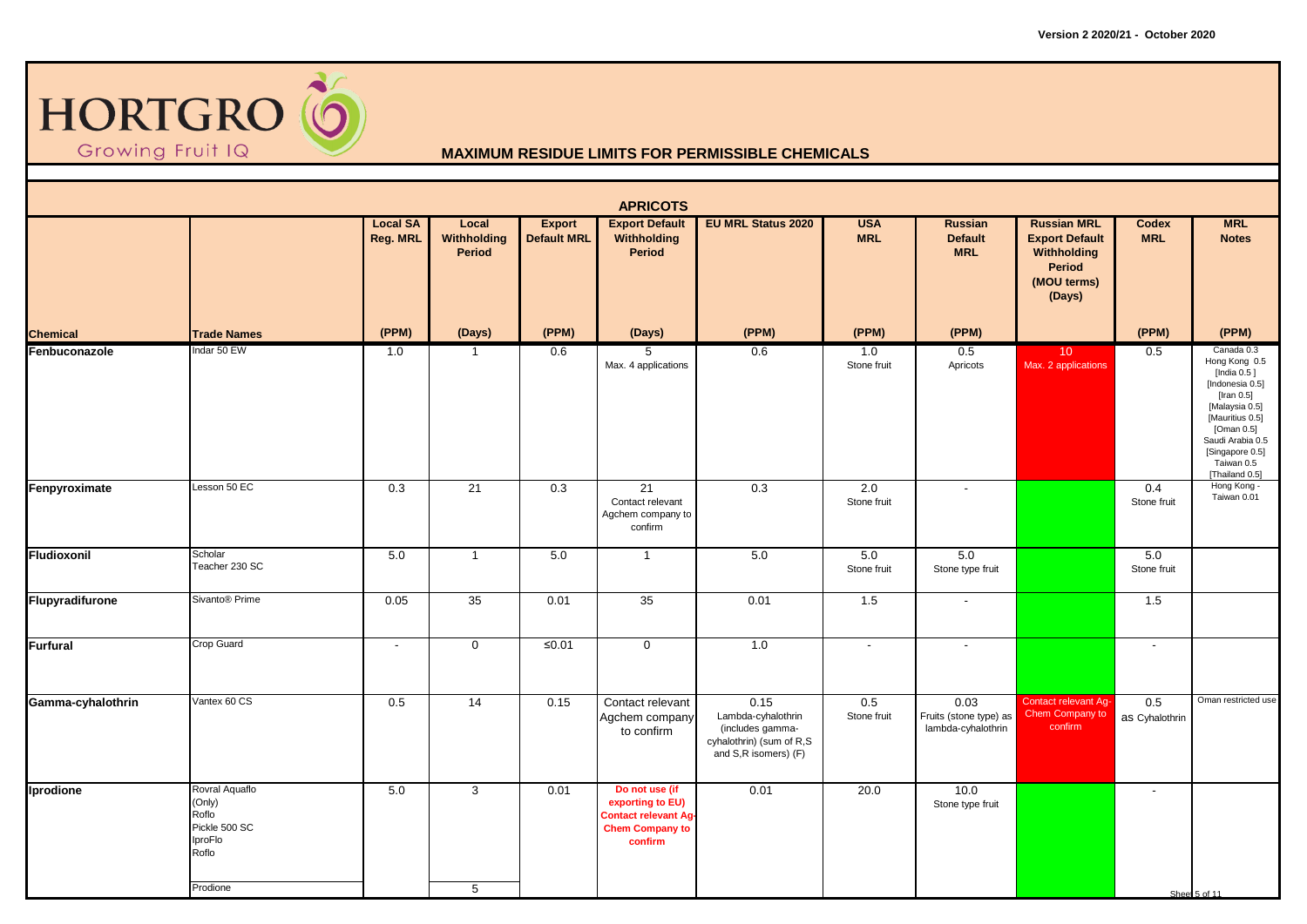

|                                                                                                                    |                                                                                                                                                                                                                                                                                                                                                                                |                             |                                |                              | <b>APRICOTS</b>                                      |                           |                          |                                                |                                                                                                      |                                 |                                                   |
|--------------------------------------------------------------------------------------------------------------------|--------------------------------------------------------------------------------------------------------------------------------------------------------------------------------------------------------------------------------------------------------------------------------------------------------------------------------------------------------------------------------|-----------------------------|--------------------------------|------------------------------|------------------------------------------------------|---------------------------|--------------------------|------------------------------------------------|------------------------------------------------------------------------------------------------------|---------------------------------|---------------------------------------------------|
|                                                                                                                    |                                                                                                                                                                                                                                                                                                                                                                                | <b>Local SA</b><br>Reg. MRL | Local<br>Withholding<br>Period | Export<br><b>Default MRL</b> | <b>Export Default</b><br>Withholding<br>Period       | <b>EU MRL Status 2020</b> | <b>USA</b><br><b>MRL</b> | Russian<br><b>Default</b><br><b>MRL</b>        | <b>Russian MRL</b><br><b>Export Default</b><br>Withholding<br><b>Period</b><br>(MOU terms)<br>(Days) | Codex<br><b>MRL</b>             | <b>MRL</b><br><b>Notes</b>                        |
| <b>Chemical</b>                                                                                                    | <b>Trade Names</b>                                                                                                                                                                                                                                                                                                                                                             | (PPM)                       | (Days)                         | (PPM)                        | (Days)                                               | (PPM)                     | (PPM)                    | (PPM)                                          |                                                                                                      | (PPM)                           | (PPM)                                             |
| Lambda-cyhalothrin                                                                                                 | Karate EC<br>Karate Zeon<br>Cylam 50 EC<br>Judo 50 EC<br>Lamdex 5 EC<br>Lambda 50 EC<br>Lambda EC<br>Karate Zeon 10 SC<br>Karis 5 CS                                                                                                                                                                                                                                           | 0.5                         | 14                             | 0.15                         | Contact relevant<br>Ag-Chem<br>Company to<br>confirm | 0.15                      | 0.5<br>Stone fruit       | $0.03*$<br>Stonefruit                          | Not after flowering                                                                                  | 0,5                             | Oman restricted use                               |
| <b>Mancozeb</b><br>Note:<br><b>EU</b> authorisation<br>amendment/ possible<br>related MRL implications<br>pending. | Dithane 750 WG Neotec<br>Newzeb 800 WP<br>Villa Unizeb 800 WP<br>Mancozeb 800 WP<br>Tridex<br>Penncozeb WG<br>Mancozeb 800 WP (L9169)<br>Vondozeb<br>Pennfluid 420 SC<br>Ventum 800 WP<br>Crater 455 SC<br>Mancozeb (L7352)<br>Mancozeb (L3517))<br>Tsumeb<br>Farmag Mancozeb 800 WP<br>Cozeb 800 WP<br>Tozeb WP<br>Tozeb Flo<br>Dithane M-45 800 WP NT<br>Dithane M-45 800 WP | 3.0                         | $\overline{28}$<br>35<br>14    | 2.0                          | 42                                                   | 2.0                       | $\overline{\phantom{a}}$ | $\overline{\phantom{a}}$<br>7.0<br>Dithiocarb. |                                                                                                      | 7.0<br>(stone)<br>(Dithiocarb.) | Canada (0.1)<br>Iran $0.2$<br>Oman prohibited use |
| <b>Maneb</b>                                                                                                       | Mangle <sup>®</sup> SC<br>Vandal ®                                                                                                                                                                                                                                                                                                                                             | 3.0                         | $\overline{14}$                | 2.0                          | 42                                                   | 2.0                       | $\sim$                   | $\sim$<br>7.0<br>Dithiocarb.                   |                                                                                                      | 7.0<br>(stone)<br>(Dithiocarb.) | Canada (0.1)<br>Oman prohibited use<br>Iran $0.2$ |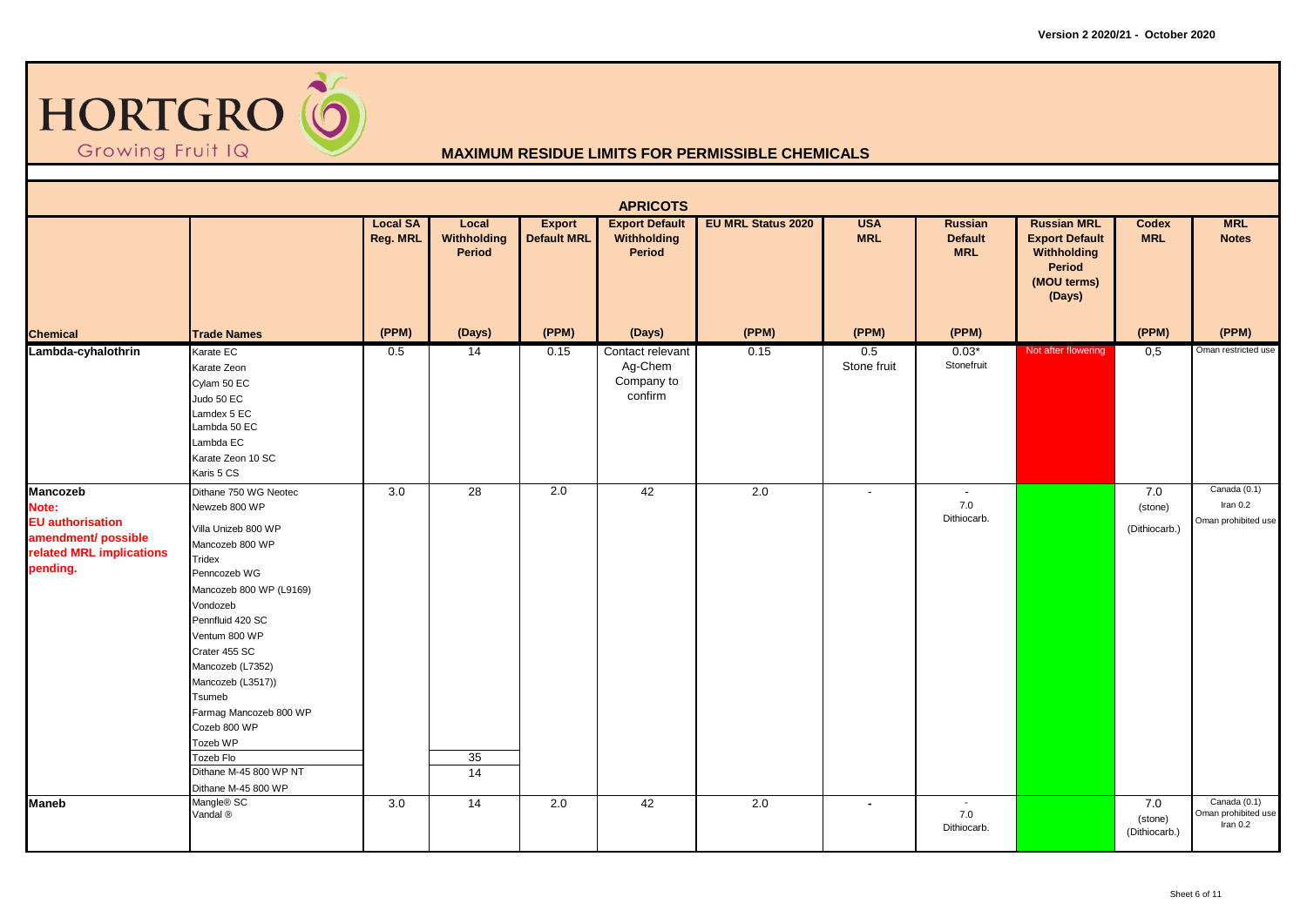

|                         |                                                                                                                                                    |                                    |                                                |                                     | <b>APRICOTS</b>                                                                                                                                                                                                                                                          |                                     |                                       |                                                |                                                                                               |                                       |                                                                                                               |
|-------------------------|----------------------------------------------------------------------------------------------------------------------------------------------------|------------------------------------|------------------------------------------------|-------------------------------------|--------------------------------------------------------------------------------------------------------------------------------------------------------------------------------------------------------------------------------------------------------------------------|-------------------------------------|---------------------------------------|------------------------------------------------|-----------------------------------------------------------------------------------------------|---------------------------------------|---------------------------------------------------------------------------------------------------------------|
|                         |                                                                                                                                                    | <b>Local SA</b><br><b>Reg. MRL</b> | Local<br><b>Withholding</b><br>Period          | <b>Export</b><br><b>Default MRL</b> | <b>Export Default</b><br>Withholding<br><b>Period</b>                                                                                                                                                                                                                    | <b>EU MRL Status 2020</b>           | <b>USA</b><br><b>MRL</b>              | <b>Russian</b><br><b>Default</b><br><b>MRL</b> | <b>Russian MRL</b><br><b>Export Default</b><br>Withholding<br>Period<br>(MOU terms)<br>(Days) | Codex<br><b>MRL</b>                   | <b>MRL</b><br><b>Notes</b>                                                                                    |
| <b>Chemical</b>         | <b>Trade Names</b>                                                                                                                                 | (PPM)                              | (Days)                                         | (PPM)                               | (Days)                                                                                                                                                                                                                                                                   | (PPM)                               | (PPM)                                 | (PPM)                                          |                                                                                               | (PPM)                                 | (PPM)                                                                                                         |
| Mefenoxam (Metalaxyl)   | Ridomil Gold                                                                                                                                       | 1.0                                | Use on non-<br>bearing trees<br>only           | 0.01                                | Use on non-<br>bearing trees only                                                                                                                                                                                                                                        | 0.01<br>(Stone fruit, as Metalaxyl) | 1.0<br>(Stone fruit, as<br>Metalaxyl) |                                                | <b>Contact relevant Ag-</b><br>Chem Company to<br>confirm                                     |                                       |                                                                                                               |
| Mercaptothion/Malathion | Datathion EC<br>Mercaptothion 500 EC<br>Avi-Merkaptotoks WP<br>Mercaptothion DP<br>Avi Guard<br>Fyfanon 440 EW<br>Harrier 500 EC<br>Insecto 500 EC | 4.0                                | 10                                             | 0.02                                | 28<br>Bait application<br><b>ONLY</b><br>A maximum<br>concentration of<br>500ml/ 100l of a<br><b>500EC</b><br>mercaptothion<br>formulation may be<br>used in protein<br>hydrolysate spray<br>mixture with a<br>maximum spray<br>volume of 50 litres<br>water per hectare | 0.02                                | 8,0                                   | 0.5<br>Stonefruit                              |                                                                                               | $\overline{a}$                        | Indonesia -<br>Malaysia (0.01)<br>Mauritius -<br>Singapore -<br>Taiwan 0.01<br>Thailand -                     |
| Methidathion            | Suprathion 420 EC<br>Methidathion 420 EC                                                                                                           | 0.2                                | EC-Dormant<br>application only<br><b>WP-42</b> | 0.02                                | EC-Dormant<br>application only<br>WP- up to 90% petal<br>drop                                                                                                                                                                                                            | 0.02                                | $\sim$                                | $\overline{0.2}$<br>Fruit stone type           |                                                                                               | $\overline{\phantom{a}}$              | India -<br>Indonesia -<br>Iran Banned<br>Malaysia (0.01)<br>Oman prohibited use<br>Saudi Arabia -<br>Taiwan - |
| Methoxyfenocide         | Marksman 240 SC                                                                                                                                    | 2.0                                | $\overline{7}$                                 | 2.0                                 | $\overline{7}$                                                                                                                                                                                                                                                           | 2.0                                 | 3.0                                   | $\sim$                                         |                                                                                               | 2.0                                   | Canada 0.7                                                                                                    |
| <b>Metiram</b>          |                                                                                                                                                    | 3.0                                | 14                                             | 2.0                                 | 42                                                                                                                                                                                                                                                                       | 2.0                                 | $\overline{\phantom{a}}$              | $\sim$<br>7.0<br>Dithiocarb.                   | <b>Contact relevant Ag-</b><br>Chem Company to<br>confirm                                     | 7.0<br>(Stone fruit)<br>(Dithiocarb.) | Canada (0.1)<br>Iran 0.2                                                                                      |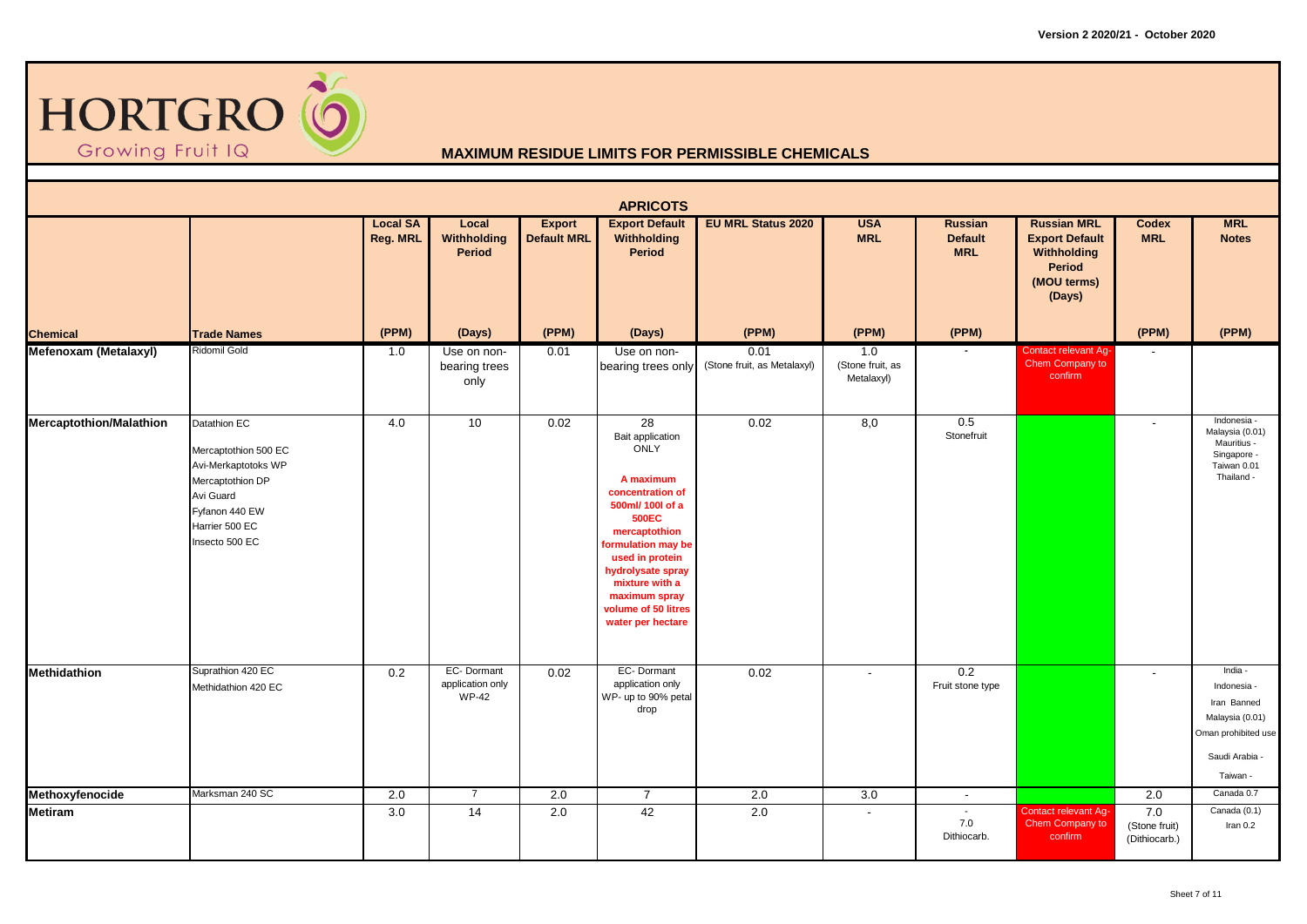

|                                                  |                                                                                                                                         |                                    |                                |                                     | <b>APRICOTS</b>                                       |                                                                    |                          |                                                |                                                                                                      |                            |                                                                                                     |
|--------------------------------------------------|-----------------------------------------------------------------------------------------------------------------------------------------|------------------------------------|--------------------------------|-------------------------------------|-------------------------------------------------------|--------------------------------------------------------------------|--------------------------|------------------------------------------------|------------------------------------------------------------------------------------------------------|----------------------------|-----------------------------------------------------------------------------------------------------|
|                                                  |                                                                                                                                         | <b>Local SA</b><br><b>Reg. MRL</b> | Local<br>Withholding<br>Period | <b>Export</b><br><b>Default MRL</b> | <b>Export Default</b><br>Withholding<br><b>Period</b> | <b>EU MRL Status 2020</b>                                          | <b>USA</b><br><b>MRL</b> | <b>Russian</b><br><b>Default</b><br><b>MRL</b> | <b>Russian MRL</b><br><b>Export Default</b><br>Withholding<br><b>Period</b><br>(MOU terms)<br>(Days) | <b>Codex</b><br><b>MRL</b> | <b>MRL</b><br><b>Notes</b>                                                                          |
| <b>Chemical</b>                                  | <b>Trade Names</b>                                                                                                                      | (PPM)                              | (Days)                         | (PPM)                               | (Days)                                                | (PPM)                                                              | (PPM)                    | (PPM)                                          |                                                                                                      | (PPM)                      | (PPM)                                                                                               |
| <b>Mineral Oil</b>                               | <b>Budbreak</b><br>Ampron<br>CROPCHEM 86% Winter oil                                                                                    | $\overline{\phantom{a}}$           | Dormant application<br>only    | $\leq 0.01$                         | Dormant application<br>only                           |                                                                    | $\overline{\phantom{0}}$ | $\overline{\phantom{a}}$                       |                                                                                                      |                            |                                                                                                     |
| <b>Pirimicarb</b>                                | Aphox<br>Piritek                                                                                                                        | 3.0                                | 21                             | 3.0                                 | 21                                                    | 3.0                                                                | $\overline{\phantom{a}}$ | 5.0<br>Fruit stone type                        | <b>Contact relevant Ag-</b><br>Chem Company to<br>confirm                                            | 3.0<br>(Stone fruit)       | Canada (0.1)<br>Switzerland 1.0                                                                     |
| Prochloraz                                       | Octave WP<br>Chronos 450 SC                                                                                                             | $\overline{\phantom{a}}$           | <b>FST</b>                     | $\leq 0.01$                         | <b>Blossom</b> application<br>only                    | 0.03                                                               |                          | $\overline{\phantom{a}}$                       |                                                                                                      |                            | Indonesia<br>Iran -                                                                                 |
| Propiconazole<br>Application only during blossom | Tilt<br>Propiconazole 250 EC<br>Pripozole 250 EC<br>Propimax<br>Propicon 250 EC<br>Propicon 500 EC<br>Bumper 250 EC<br>Principle 250 EC | 0.2                                | Do not use after<br>flowering  | 0.15                                | Not to be used after<br>blossom                       | 0.15<br>(Unpublished Sante<br>10482/2020 proposed new<br>MRL 0.01) | 4.0<br>Stone fruit       | $\overline{a}$                                 |                                                                                                      | $\overline{\phantom{a}}$   | India -<br>Indonesia -<br>Iran Banned<br>pesticide<br>Malaysia (0.01)<br>Mauritius -<br>Singapore - |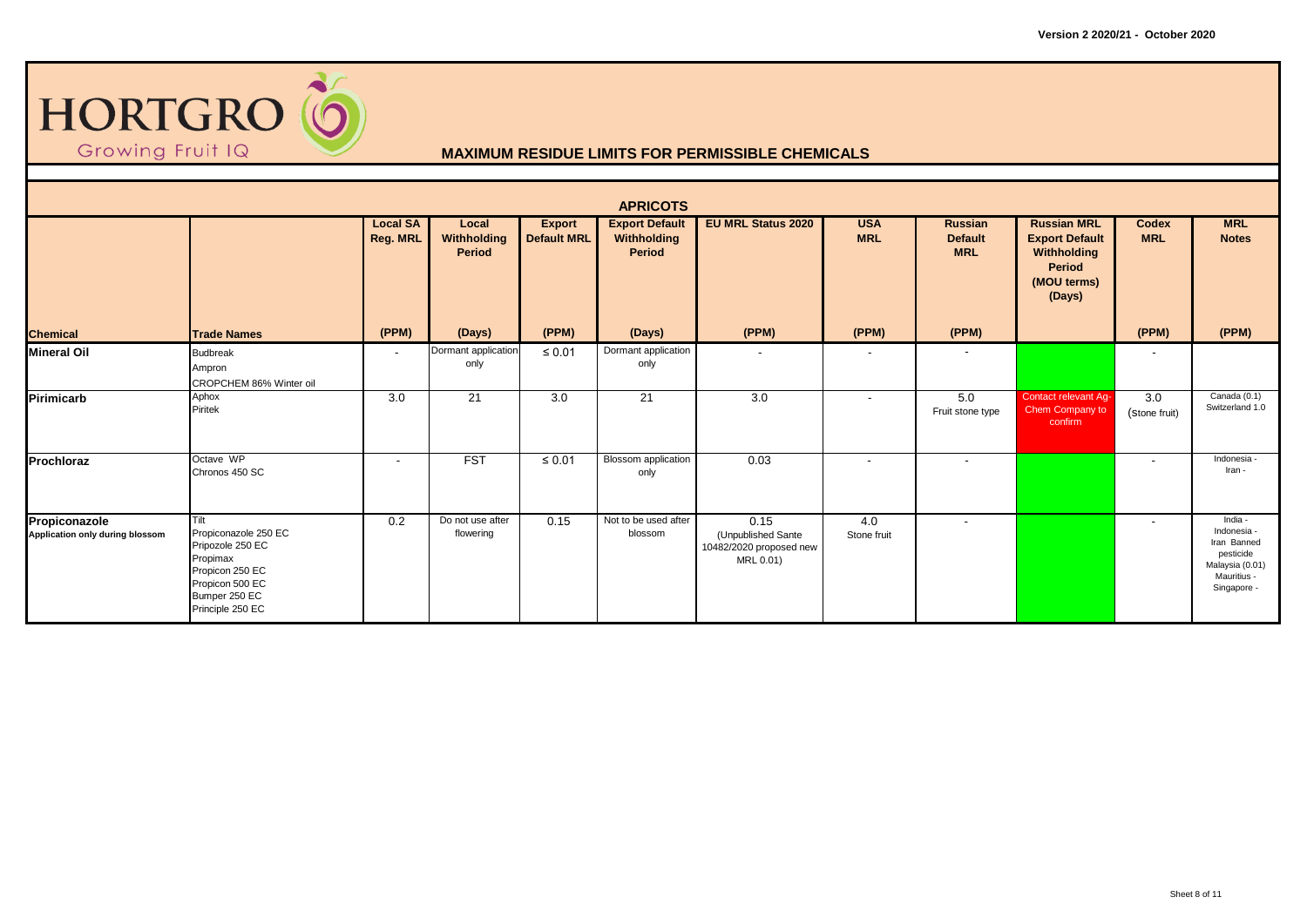

|                    |                                                                                   |                             |                                       |                                     | <b>APRICOTS</b>                                |                                                                    |                          |                                         |                                                                                                      |                            |                                                                                                                                                                                          |
|--------------------|-----------------------------------------------------------------------------------|-----------------------------|---------------------------------------|-------------------------------------|------------------------------------------------|--------------------------------------------------------------------|--------------------------|-----------------------------------------|------------------------------------------------------------------------------------------------------|----------------------------|------------------------------------------------------------------------------------------------------------------------------------------------------------------------------------------|
|                    |                                                                                   | <b>Local SA</b><br>Reg. MRL | Local<br>Withholding<br><b>Period</b> | <b>Export</b><br><b>Default MRL</b> | <b>Export Default</b><br>Withholding<br>Period | <b>EU MRL Status 2020</b>                                          | <b>USA</b><br><b>MRL</b> | Russian<br><b>Default</b><br><b>MRL</b> | <b>Russian MRL</b><br><b>Export Default</b><br>Withholding<br><b>Period</b><br>(MOU terms)<br>(Days) | <b>Codex</b><br><b>MRL</b> | <b>MRL</b><br><b>Notes</b>                                                                                                                                                               |
| <b>Chemical</b>    | <b>Trade Names</b>                                                                | (PPM)                       | (Days)                                | (PPM)                               | (Days)                                         | (PPM)                                                              | (PPM)                    | (PPM)                                   |                                                                                                      | (PPM)                      | (PPM)                                                                                                                                                                                    |
| <b>Prothiofos</b>  | Tokuthion <sup>®</sup> 960 EC                                                     | 0.05                        | <b>FST</b>                            | $\leq 0.01$                         | Only dormant<br>application                    | 0.01                                                               | $\overline{\phantom{a}}$ | $\overline{\phantom{a}}$                |                                                                                                      |                            |                                                                                                                                                                                          |
| Pymetrozine        | Chess<br>Trivia 500 WDG                                                           | 0.05                        | 28                                    | 0.03                                | 28                                             | 0.03<br>(Unpublished Sante<br>10482/2020 proposed new<br>MRL 0.02) | $\sim$                   | $\overline{\phantom{a}}$                |                                                                                                      | $\sim$                     | Hong Kong -<br>India -<br>Indonesia -<br>Malaysia (0.01)<br>Mauritius -<br>Saudi Arabia -<br>Singapore -<br>Taiwan 0.01<br>Thailand -                                                    |
| Pyrimethanil       | Pyrimet 400 SC<br>Source 400 SC<br>Support 400 SC<br>Botrynil<br>Protector 400 SC | 5,0                         | 3                                     | 5,0                                 | 3                                              | 10.0                                                               | 10.0<br>Stone fruit      | 3.0<br>Apricot                          |                                                                                                      | 3,0                        | Hong Kong 3.0<br>[India $3.0$ ]<br>Indonesia 3.0<br>[Iran 3.0]<br>[Malaysia 3.0]<br>[Mauritius 3.0]<br>[Oman 3.0]<br>Saudi Arabia 3.0<br>[Singapore 3.0]                                 |
|                    |                                                                                   |                             | $\overline{1}$                        |                                     | $\overline{1}$                                 |                                                                    |                          |                                         | Only one application                                                                                 |                            | Taiwan 3.0<br>[Thailand 3.0]                                                                                                                                                             |
| Pyrimethanil<br>H. | Tutor 500 SC                                                                      | 5,0                         | $\overline{1}$                        | 5,0                                 | $\overline{1}$                                 | 10.0                                                               | 10.0<br>Stone fruit      | 3.0<br>Apricot                          | Only one application                                                                                 | 3,0                        | Hong Kong 3.0<br>[India $3.0$ ]<br>Indonesia 3.0<br>[Iran 3.0]<br>[Malaysia 3.0]<br>[Mauritius 3.0]<br>[Oman 3.0]<br>Saudi Arabia 3.0<br>[Singapore 3.0]<br>Taiwan 3.0<br>[Thailand 3.0] |
| Fludioxonil        |                                                                                   |                             |                                       |                                     |                                                | 5.0                                                                | 5.0<br>Stone fruit       | 5.0<br>Stone type fruit                 |                                                                                                      | 5.0<br>(Stone fruit)       | Taiwan -                                                                                                                                                                                 |
| Soybean oil        | MProve oil                                                                        | $\sim$                      | Dormant<br>application only           | $\sim$                              | Dormant<br>application only                    | 0.01                                                               | Exp.                     | $\sim$                                  |                                                                                                      | $\sim$                     |                                                                                                                                                                                          |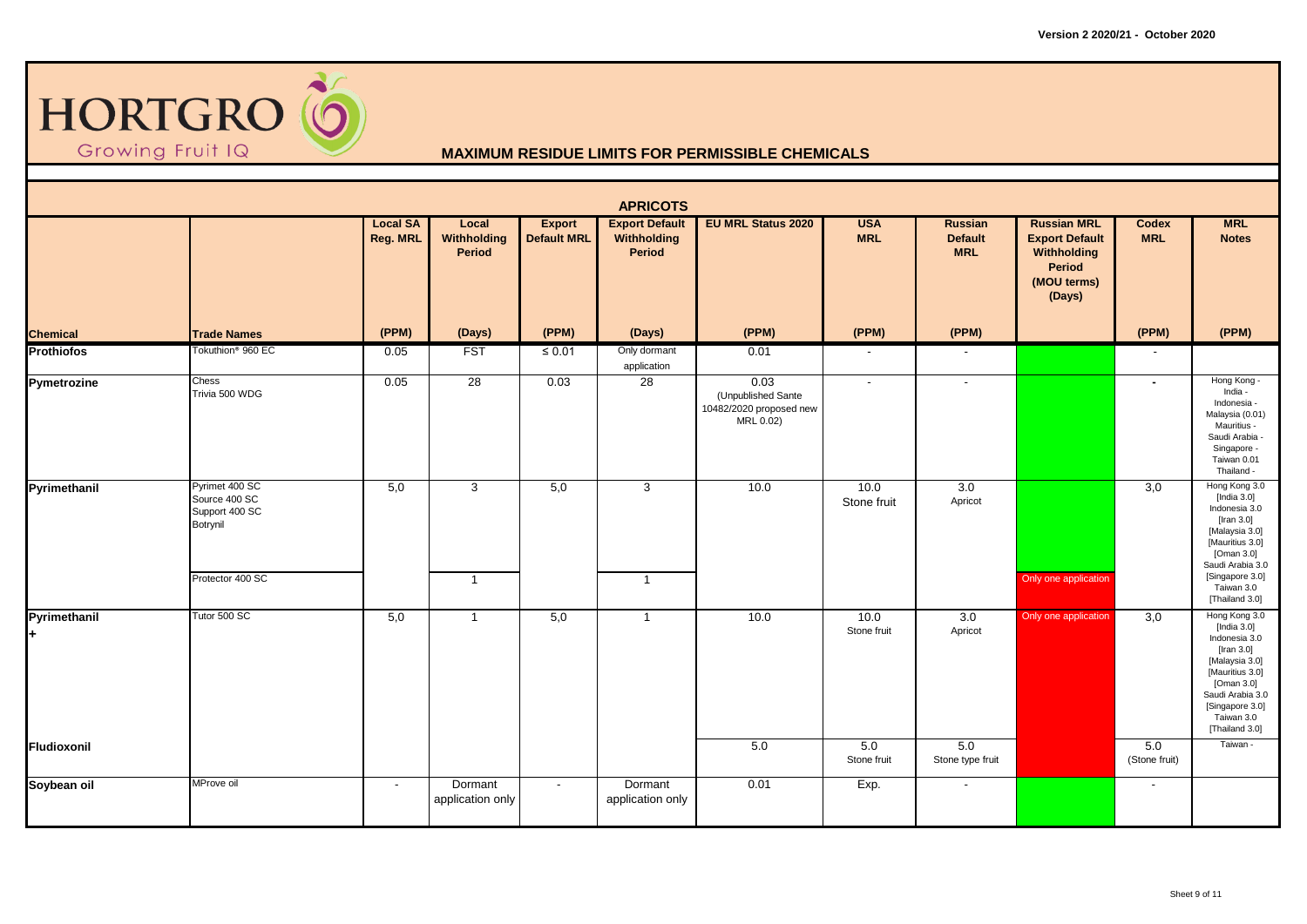

|                                   |                                                                                                                                                                                                                                                                      |                             |                                |                                     | <b>APRICOTS</b>                                |                                         |                            |                                                |                                                                                                      |                                                  |                                                                                                                                                |
|-----------------------------------|----------------------------------------------------------------------------------------------------------------------------------------------------------------------------------------------------------------------------------------------------------------------|-----------------------------|--------------------------------|-------------------------------------|------------------------------------------------|-----------------------------------------|----------------------------|------------------------------------------------|------------------------------------------------------------------------------------------------------|--------------------------------------------------|------------------------------------------------------------------------------------------------------------------------------------------------|
|                                   |                                                                                                                                                                                                                                                                      | <b>Local SA</b><br>Reg. MRL | Local<br>Withholding<br>Period | <b>Export</b><br><b>Default MRL</b> | <b>Export Default</b><br>Withholding<br>Period | <b>EU MRL Status 2020</b>               | <b>USA</b><br><b>MRL</b>   | <b>Russian</b><br><b>Default</b><br><b>MRL</b> | <b>Russian MRL</b><br><b>Export Default</b><br>Withholding<br><b>Period</b><br>(MOU terms)<br>(Days) | <b>Codex</b><br><b>MRL</b>                       | <b>MRL</b><br><b>Notes</b>                                                                                                                     |
| <b>Chemical</b>                   | <b>Trade Names</b>                                                                                                                                                                                                                                                   | (PPM)                       | (Days)                         | (PPM)                               | (Days)                                         | (PPM)                                   | (PPM)                      | (PPM)                                          |                                                                                                      | (PPM)                                            | (PPM)                                                                                                                                          |
| Spinetoram                        | Delegate 250 WG                                                                                                                                                                                                                                                      | 0.1                         | $\overline{7}$                 | 0.1                                 | 7                                              | 0.2                                     | 0.3<br>Stone fruit         |                                                |                                                                                                      |                                                  | Hong Kong -<br>India -<br>Indonesia -<br>Iran -<br>Malaysia 0.01<br>Mauritius -<br>Singapore -<br>Thailand -                                   |
| Spinosad                          | <b>GF 120 NF</b>                                                                                                                                                                                                                                                     | 0.01                        | $\mathbf 0$                    | 0.01                                | $\mathbf 0$<br>Multiple bait<br>applications   | 0.6                                     | 0.2<br>Stone fruit         | 0.2<br>Fruit stone type                        |                                                                                                      | 0.2<br>(Stone fruit)                             |                                                                                                                                                |
| Spinosad<br><b>Methyl eugenol</b> | STATIC Spinosad ME                                                                                                                                                                                                                                                   | 0.01<br>$\sim$              | $\overline{1}$                 | 0.01<br>$\blacksquare$              | -1                                             | 0.6<br>No MRL required                  | 0.2<br>Stone fruit<br>Exp. | 0.2<br>Fruit stone type                        |                                                                                                      | 0.2<br>(Stone fruit)<br>$\overline{\phantom{a}}$ |                                                                                                                                                |
| Spirotetramat                     | Movento                                                                                                                                                                                                                                                              | 3.0                         | 14                             | 3.0                                 | 14                                             | 3.0                                     | 4.5<br>Stone fruit         | 3.0<br>Fruit stone type                        |                                                                                                      | 3.0<br>Stone fruit                               |                                                                                                                                                |
| <b>Sulphur</b>                    | Kumulus WG<br>Thiovit Jet<br>Flowable Sulphur<br>Lime Sulphur Liquid Concentrate<br>Cosavet<br><b>Striker</b><br>Ciplapol S 320<br>Striker SC<br>Sulfostar<br>Dusting sulphur<br>Sulfomaxx<br><b>SulfoPlus</b><br>Microthiol Special<br>Sulgrain 800 WDG<br>Tosul WG | 50.0                        | $\mathbf 0$                    | 50.0                                | $\mathbf 0$                                    | No MRL required                         | Exp.                       | $\sim$                                         |                                                                                                      | $\overline{\phantom{a}}$                         | Hong Kong Exp.<br>Indonesia -<br>Iran -<br>Malaysia Exp.<br>Mauritius -<br>Taiwan Exp.<br>Canada (0.1)<br>India -<br>Singapore -<br>Thailand - |
| Thiram                            | Thiram 750 WP<br>Thiram 75 WP                                                                                                                                                                                                                                        | 3.0                         | 35                             | 2.0                                 | Not later than<br>flowering                    | 2.0 (as $CS_2$ ) and 3.0 (as<br>thiram) | $\overline{\phantom{a}}$   | 3.0<br>Fruit stone type                        | Not after 90% petal<br>fall                                                                          | 7.0<br>(Stone fruit)<br>(Dithiocarb.)            | Canada (0.1)<br>Iran $0.2$<br>Oman restricted use                                                                                              |
|                                   | Ag-Thiram 800 WP                                                                                                                                                                                                                                                     |                             | 14                             |                                     | 14                                             |                                         |                            |                                                |                                                                                                      |                                                  | Sheet 10 of 11                                                                                                                                 |